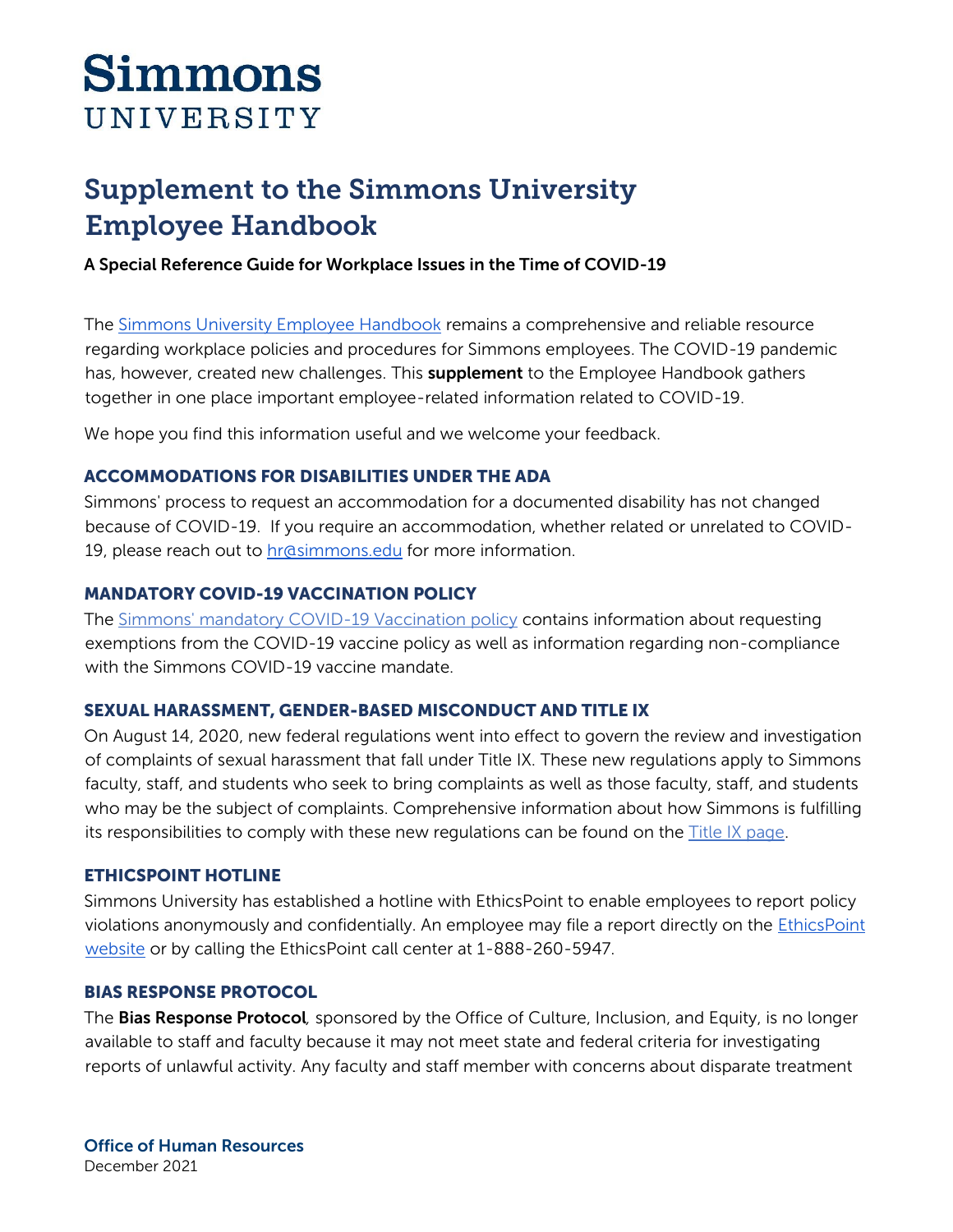or unlawful discrimination is encouraged to seek assistance from the [Human Resource Office](mailto:hr@simmons.edu) or the Office of the General Counsel.

# **TRAINING**

The Commonwealth of Massachusetts and the City of Boston expect all employees planning to work on campus to complete one or more COVID-19 training modules to learn what is required of them before they return. You will receive an email from Simmons University sent from Everfi (our training partner) with instructions on how to access the courses online. At the end of the course you will receive a certificate of completion for your records.

# HEALTH AND SAFETY EXPECTATIONS

Our plans for reopening our campus rely heavily on the cooperation of all who will be coming to campus to learn, live, and work. The University has established health and safety protocols which cover [hygiene and frequent handwashing, physical distancing,](https://internal.simmons.edu/wp-content/uploads/2020/06/Physical-Distancing-Face-Covering-and-Hygiene-Policy.pdf) regular health screenings, weekly [testing, and mask wearing indoors and outdoors.](https://www.simmons.edu/coronavirus/protecting-our-community)

We urge respect and patience towards one another as we adjust to these protocols designed to protect individual and collective well-being. If you see someone who is not following the protocols, respectfully remind them of the health standards and the need to uphold them. Let's also agree to accept and respond to such reminders with grace and goodwill.

If you plan to come to campus, or are thinking about coming to campus, you will need permission to do so. [Click here](https://internal.simmons.edu/wp-content/uploads/2020/08/Campus-Access-Request-Form.pdf) for forms to request approval.

# FAILURE TO FOLLOW COVID-19 HEALTH AND SAFETY PRECAUTIONS

All Simmons faculty and staff are expected to comply and model compliance with the COVID-19 protocols established as part of the University's Fall 2020 re-opening plan. Faculty and staff who fail to follow, disregard, or intentionally violate our COVID-19 workplace expectations may lose their access to campus. They may also be subject to disciplinary action. Faculty or staff with concerns about COVID-19 compliance for themselves or others are urged to raise those concerns with Human Resources at [hr@simmons.edu.](mailto:hr@simmons.edu)

Faculty and staff who observe others not following our COVID-19 policies, or who have specific health and safety concerns related to COVID-19, should immediately notify their department chair, Dean, Vice President, or manager. Concerns may also be reported confidentially using EthicsPoint, the University's anonymous reporting tool at [EthicsPoint website](https://secure.ethicspoint.com/domain/media/en/gui/22114/index.html) or by calling the EthicsPoint call center at 1-888-260-5947.

# TESTING AND WORK HOURS FOR NON-EXEMPT EMPLOYEES

Simmons will require employees to be tested regularly for the COVID-19 via anterior nasal swabs. For non-exempt employees, the time required to comply with testing requirements shall be counted toward the hours worked during the payroll period.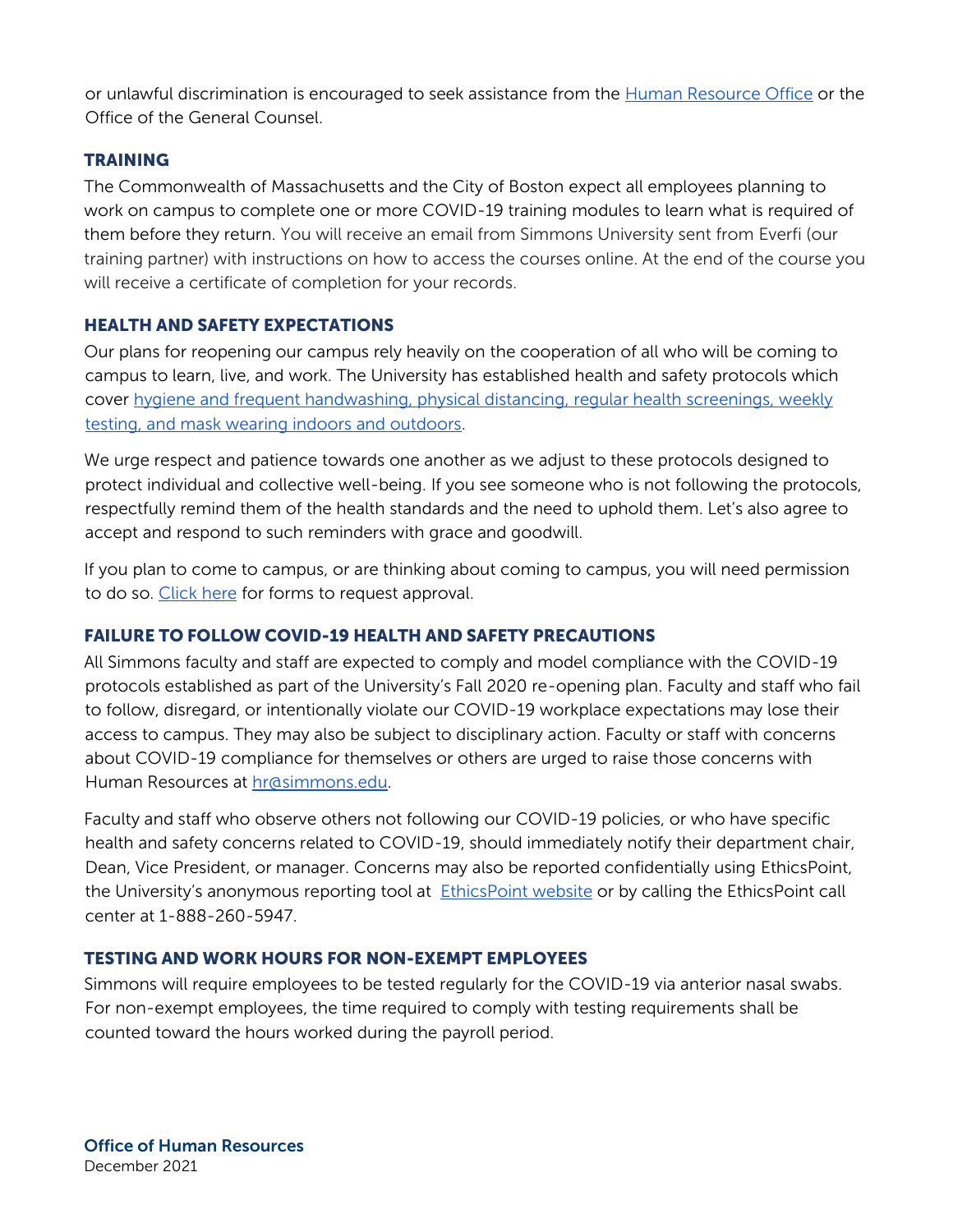#### REMOTE WORK POLICY

Since the onset of the COVID-19 pandemic in mid-March, all non-essential Simmons employees have worked remotely and will continue to do so through December 31, 2020. When a determination is made to have additional non-faculty staff return to their campus-based positions, eligible staff may apply to continue to work remotely for a portion of their work schedule, typically up to two days per week. A copy of the University's Remote Work Policy can be found here [Remote](https://internal.simmons.edu/wp-content/uploads/2019/08/Campus-Based-Remote-Work-Policy.pdf)  [Work Policy.](https://internal.simmons.edu/wp-content/uploads/2019/08/Campus-Based-Remote-Work-Policy.pdf)

This remote work policy for campus-based positions policy does not apply to employees who have been hired into full-time "remote positions" or to faculty members.

#### OUTSIDE EMPLOYMENT POLICY

Simmons's **Outside Employment Policy** is contained in the [Simmons Business Conduct Policy.](https://internal.simmons.edu/wp-content/uploads/2019/08/Business-Conduct-Policy.pdf) While working remotely for Simmons, employees remain subject to the requirements of the University's **Outside Employment Policy**. If you are a non-faculty staff member, questions about outside employment are to be directed to [Human Resources;](mailto:hr@simmons.edu) if you are a faculty member, questions about outside employment are governed by the Faculty Policy Manual and any questions are to be directed to your Dean or the Provost.

# DOMESTIC AND INTERNATIONAL TRAVEL

The ban on domestic and international business/educational travel by Simmons faculty and staff announced in March 2020 remains in place until further notice. The ban is not expected to be lifted before the start of the Spring 2021 semester and may remain in place until the end of the academic year. Limited domestic travel exceptions may be considered for admissions representatives, athletic coaches, and advancement gift officers through an approval process sponsored by the COVID-19 Working Group, led by Laura Brink Pisinski.

#### OBTAINING EMPLOYMENT RECORDS

Simmons employees are entitled to review and obtain a copy of their employee records, including their health records. Before the pandemic required us to work remotely, responding to requests for employment records was relatively easy and could be accomplished typically within five business days.

These days, because records maintained by [Human Resources](mailto:hr@simmons.edu) and other offices are in storage due to construction work in the Main Campus Building, additional time is needed to locate the records and to photocopy them. At this time only an electronic version of an employment record can be provided to employees requesting a copy. We cannot provide in-person review.

#### NEW COVID-19 LEAVE

Full and part-time Simmons faculty and staff, including temporary staff, may request Special COVID Leave. A total of 80 hours of [Special COVID Leave](https://internal.simmons.edu/wp-content/uploads/2020/06/Covid-Leave-Policy-for-Faculty-Staff.pdf) is available to eligible faculty and staff between now and June 30, 2021.